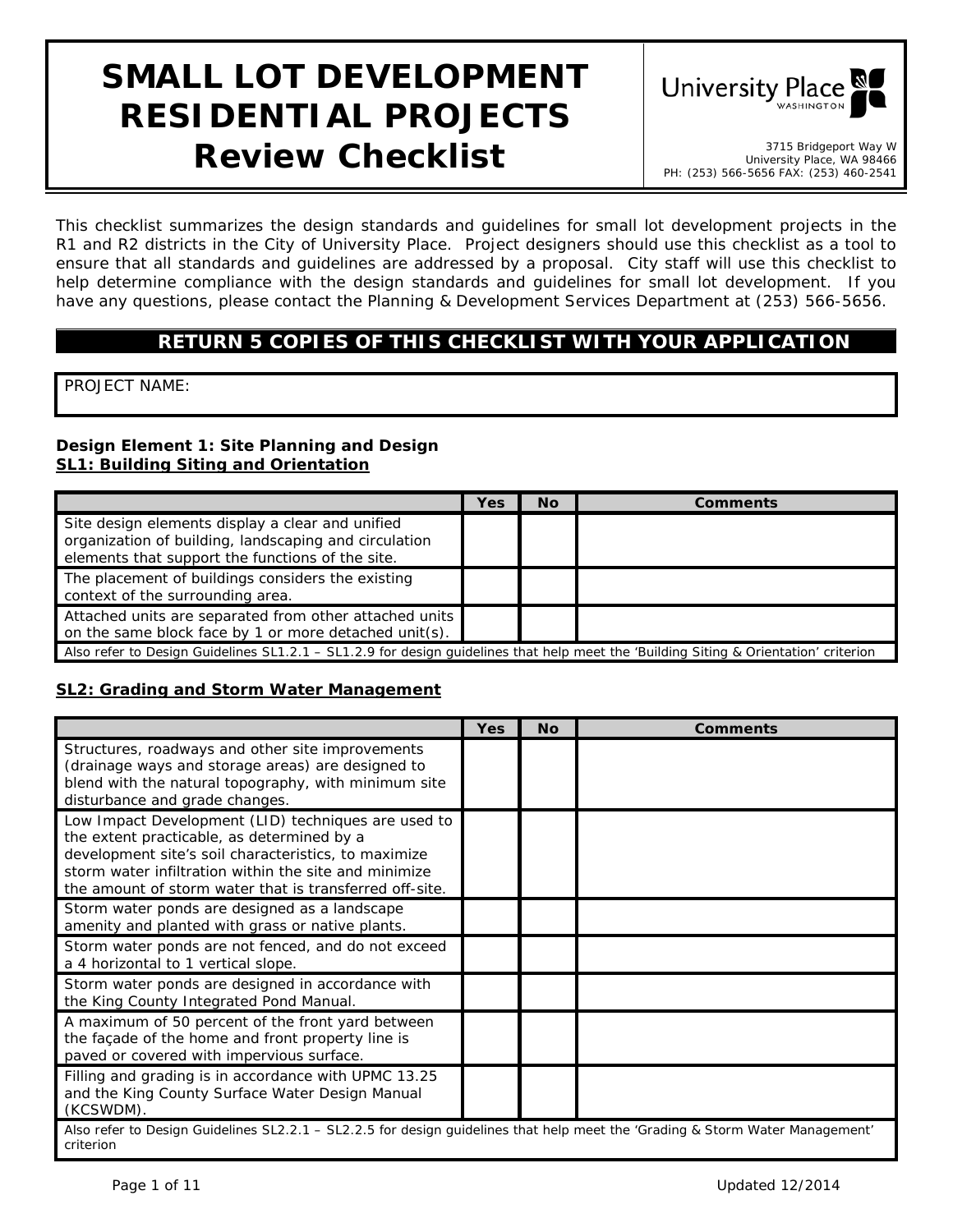#### **SL3: Lot Standards**

|                                                                                                                                                                                                                                                                                                                                                                                                                  | Yes | <b>No</b> | <b>Comments</b> |
|------------------------------------------------------------------------------------------------------------------------------------------------------------------------------------------------------------------------------------------------------------------------------------------------------------------------------------------------------------------------------------------------------------------|-----|-----------|-----------------|
| The building placement is configured to support the<br>neighborhood's existing site patterns, including<br>building location, setbacks and yard areas.                                                                                                                                                                                                                                                           |     |           |                 |
| Minimum lot width for homes with front-loaded and<br>side-loaded garages is 40 feet. No minimum is<br>specified for alley-loaded and other garage designs.                                                                                                                                                                                                                                                       |     |           |                 |
| The building setbacks ensure separation of homes and<br>private spaces while allowing moderate density. Small-<br>lot homes complement existing setback patterns in<br>terms of distance to the street and spacing between<br>homes while considering smaller lot sizes and the need<br>for private open space.                                                                                                  |     |           |                 |
| If necessary, reciprocal side and/or rear yard use<br>easements are delineated on the site plan.                                                                                                                                                                                                                                                                                                                 |     |           |                 |
| If necessary, where a side yard easement is used, the<br>wall facing the side yard is constructed as a "privacy<br>wall." In this case privacy walls do not have doors<br>entering into the yard space of the adjacent home, nor<br>have windows that are within 5 feet of ground level.<br>Also refer to Design Guidelines SL3.2.1 - SL3.2.3 for design guidelines that help meet the 'Lot Standards' criterion |     |           |                 |

# **SL4: Front Yards/Entrances**

|                                                                                                                                                             | Yes | <b>No</b> | <b>Comments</b> |
|-------------------------------------------------------------------------------------------------------------------------------------------------------------|-----|-----------|-----------------|
| Primary building entries are clearly identifiable and<br>visible from the street, with well-defined walkways<br>from pedestrian routes to building entries. |     |           |                 |
| Signage identifying a building's address is visible from<br>the street and public pedestrian walkway.                                                       |     |           |                 |
| Also refer to Design Guidelines SL4.2.1 - SL4.2.2 for design quidelines that help meet the 'Front Yards/Entrances' criterion                                |     |           |                 |

## **SL5: Parking and Garage Placement and Design**

|                                                                                                                                                                                                                                                                                                | Yes | <b>No</b> | <b>Comments</b> |
|------------------------------------------------------------------------------------------------------------------------------------------------------------------------------------------------------------------------------------------------------------------------------------------------|-----|-----------|-----------------|
| The driveway and the garage are secondary to the<br>livable portions of the house, landscaping and<br>pedestrian entry as seen from the street.                                                                                                                                                |     |           |                 |
| Garages are located in an area to minimize the<br>presence of automobiles.                                                                                                                                                                                                                     |     |           |                 |
| On-site garages are set back a minimum of 10 feet<br>from the front building façade with a minimum 20 foot<br>driveway length from the face of the garage to the<br>back of the sidewalk or access lane. Garages accessed<br>by an alleyway are not required to provide a 20 foot<br>driveway. |     |           |                 |
| Shared detached garages are located no further than<br>160 feet from any of the housing units to which they<br>are assigned. Shared detached garages do not exceed<br>44 feet in width and maintain at least an 8 foot<br>separation from any dwellings.                                       |     |           |                 |
| Private detached garages maintain a minimum 5 foot<br>separation from any dwellings.                                                                                                                                                                                                           |     |           |                 |
| A tandem driveway space is allowed on a lot and<br>extends a minimum of 20 feet from back of sidewalk<br>or 20 feet from back of access lane.                                                                                                                                                  |     |           |                 |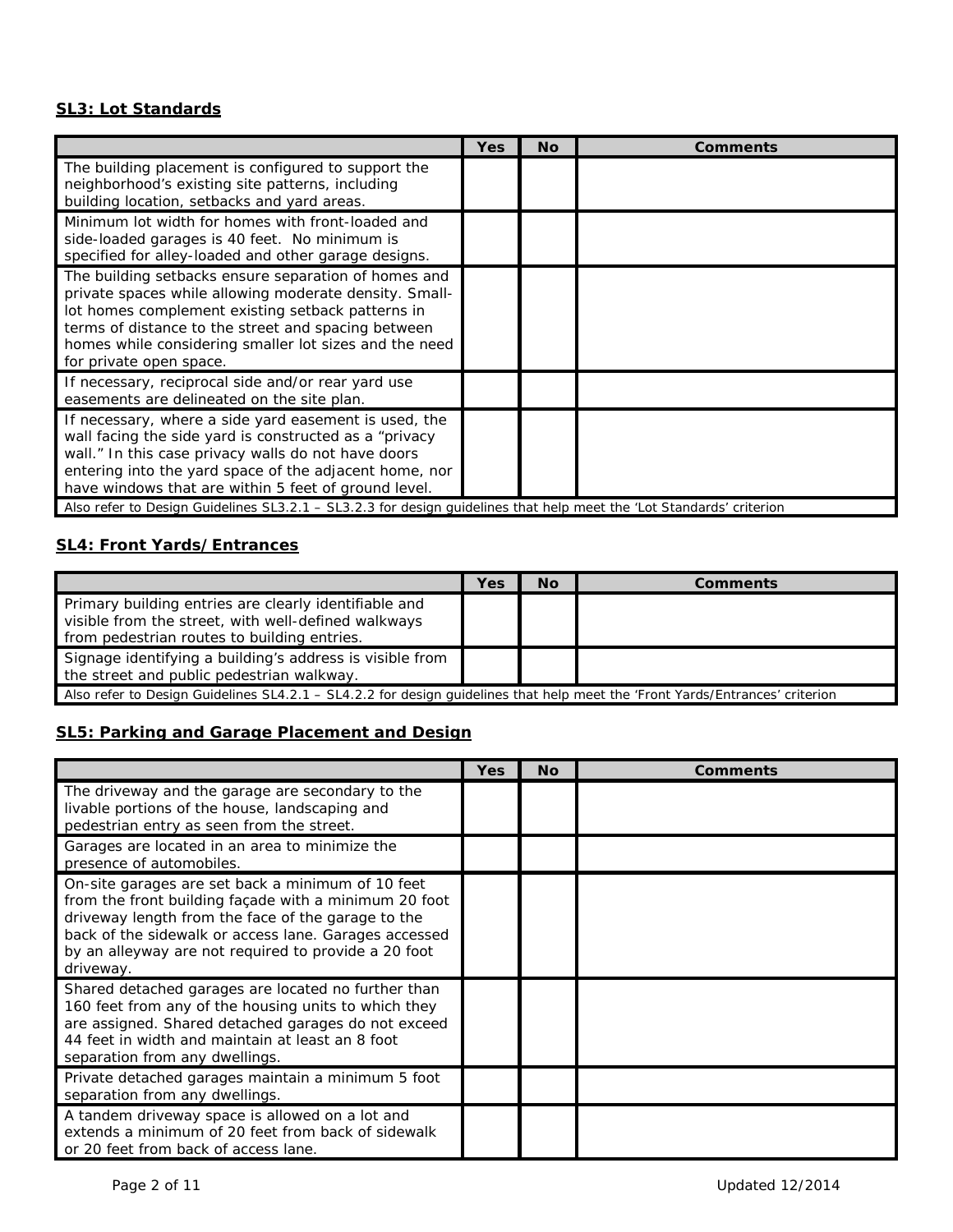| The width of the driveway (excluding curb returns)<br>does not exceed 10 feet for single lane and 16 feet for<br>double lane driveways.                                              |  |  |  |  |
|--------------------------------------------------------------------------------------------------------------------------------------------------------------------------------------|--|--|--|--|
| Two resident parking stalls are provided for each<br>detached small lot unit and 1.5 resident parking stalls<br>are provided for each attached small lot unit.                       |  |  |  |  |
| A minimum of 1 guest stall per small lot unit is<br>provided and is located on the lot, on a neighborhood<br>street or in a parking court.                                           |  |  |  |  |
| Parallel parking stalls on neighborhood streets are a<br>minimum 22 feet long.                                                                                                       |  |  |  |  |
| Guest parking is not located more than 160 feet from<br>the home it is intended to serve.                                                                                            |  |  |  |  |
| For homes with front-loaded garages, no more than 40<br>percent of a home's façade facing the street is devoted<br>to a garage.                                                      |  |  |  |  |
| For attached units, no more than 2 single-car garage<br>doors are visible on any street-facing façade and no<br>more than 1 driveway is located on each street<br>frontage of a lot. |  |  |  |  |
| Also refer to Design Guidelines SL5.2.1 – SL5.2.7 for design guidelines that help meet the 'Parking & Garage Placement & Design'<br>criterion                                        |  |  |  |  |

## **SL6: Individual Outdoor Spaces**

|                                                                                                                                                                                                            | Yes | Νo | Comments |
|------------------------------------------------------------------------------------------------------------------------------------------------------------------------------------------------------------|-----|----|----------|
| Outdoor spaces such as yards, decks, terraces and<br>patios are delineated from common space.                                                                                                              |     |    |          |
| Units have a minimum of 250 square feet of private<br>yard with no dimension less than 8 feet in width.<br>Developments of 3 or fewer dwelling units have a<br>minimum of 750 square feet of private yard. |     |    |          |
| Outdoor spaces are not located adjacent to dumpster<br>enclosures, loading/service areas, or other<br>incompatible uses.                                                                                   |     |    |          |
| Outdoor spaces used to meet these design elements<br>are not located within required landscape buffer areas.                                                                                               |     |    |          |
| Also refer to Design Guidelines SL6.2.1 – SL6.2.3 for design guidelines that help meet the 'Individual Outdoor Spaces' criterion                                                                           |     |    |          |

## **SL7: Common Open Spaces**

|                                                                                                                                                                                                                                                                                                     | <b>Yes</b> | <b>No</b> | Comments |
|-----------------------------------------------------------------------------------------------------------------------------------------------------------------------------------------------------------------------------------------------------------------------------------------------------|------------|-----------|----------|
| Projects are sited to maximize opportunities for<br>creating usable, well-integrated open space.                                                                                                                                                                                                    |            |           |          |
| A minimum of one 1/2 acre park or central open space<br>area (pocket park) is reserved for developments<br>exceeding 10 acres of net developable acreage. The<br>remaining required common open space is provided<br>through additional park area, common greens, or<br>pedestrian entry easements. |            |           |          |
| If a small lot development has less than 10 acres of<br>buildable land, a park, common green, pocket park<br>and/or pedestrian entry easement is used to meet the<br>common open space requirements.                                                                                                |            |           |          |
| Pocket parks are visible and open to the street or<br>designed to serve clusters of approximately 6 to 12<br>homes.                                                                                                                                                                                 |            |           |          |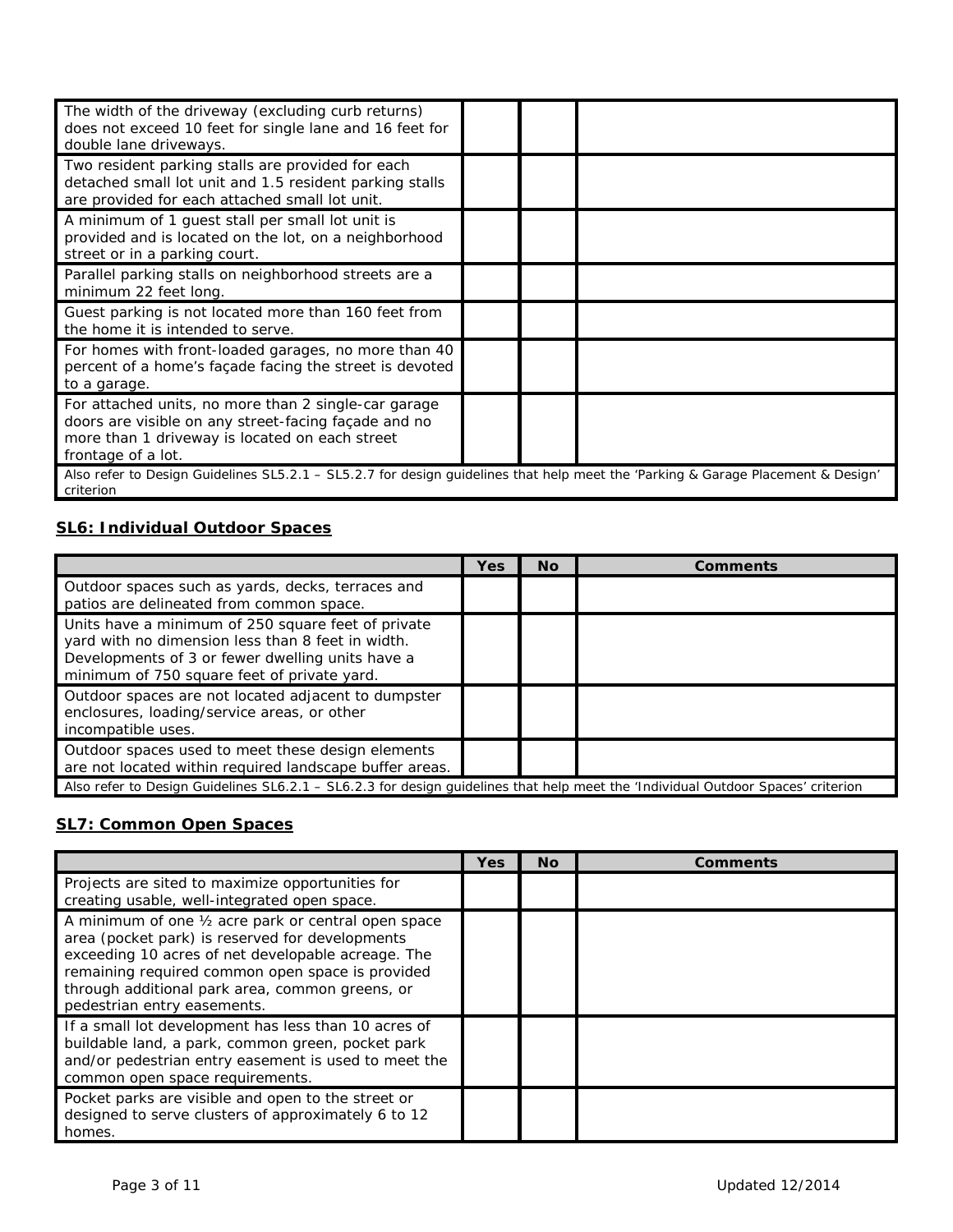| For small lot developments of 4 or more units, each<br>unit provides at least 350 square feet of common<br>space. For developments of 3 or less dwelling units,<br>there is no common space requirement. |  |  |  |
|----------------------------------------------------------------------------------------------------------------------------------------------------------------------------------------------------------|--|--|--|
| Common open space is a minimum of 20 feet wide and<br>serves a minimum of 4 homes.                                                                                                                       |  |  |  |
| Also refer to Design Guidelines SL7.2.1 - SL7.2.6 for design guidelines that help meet the 'Common Outdoor Spaces' criterion                                                                             |  |  |  |

#### **SL8: Utility Areas and Accessory Structures**

|                                                                                                                                                                                                   | Yes | Nο | <b>Comments</b> |  |
|---------------------------------------------------------------------------------------------------------------------------------------------------------------------------------------------------|-----|----|-----------------|--|
| Above ground utility boxes are placed in alleyways or<br>away from public gathering spaces to the extent<br>practicable and are screened with landscaping, which<br>may include fencing or berms. |     |    |                 |  |
| No more than one detached garage or other accessory<br>structure is permitted per lot. This structure is<br>architecturally consistent with the principal structure.                              |     |    |                 |  |
| Detached garages do not exceed 18 feet to top of roof<br>in height or more than 6000 square feet in area.                                                                                         |     |    |                 |  |
| Carriage houses do not exceed 21 feet in height or a<br>building footprint of 600 square feet in area.                                                                                            |     |    |                 |  |
| Greenhouses, sheds, and other accessory structures<br>(other than garages and carriage houses) do not<br>exceed 12 feet to top of roof in height or 150 square<br>feet in area.                   |     |    |                 |  |
| Accessory structures are no closer than 3 feet from<br>the interior side or rear property line or 2 feet from an<br>alleyway.                                                                     |     |    |                 |  |
| Overhangs and roof drainage do not encroach over<br>property lines.                                                                                                                               |     |    |                 |  |
| Accessory structures are not located in front yards.                                                                                                                                              |     |    |                 |  |
| Also refer to Design Guidelines SL8.2.1 - SL8.2.6 for design guidelines that help meet the 'Utility Areas & Accessory Structures'<br>criterion                                                    |     |    |                 |  |

#### **Design Element 2: Building Design SL9: Mass, Scale and Form**

|                                                                                                                                                                                                                                                                  | Yes | <b>No</b> | Comments |
|------------------------------------------------------------------------------------------------------------------------------------------------------------------------------------------------------------------------------------------------------------------|-----|-----------|----------|
| Primary building forms are the dominating form while<br>secondary formal elements include porches, principal<br>dormers, or other significant features.                                                                                                          |     |           |          |
| The scale, mass and height of a new house or<br>second/upper story additions are compatible with the<br>existing neighborhood pattern specifically in relation to<br>height and massing of adjacent homes.                                                       |     |           |          |
| Primary building elevations oriented toward the street<br>or common green have at least 1 articulation or<br>change in plane. A minimum of at least 1 side<br>articulation occurs for side elevations facing street or<br>public spaces.                         |     |           |          |
| Primary articulations are a minimum of 2 feet in depth<br>and extend at least 20 percent of the length of the<br>building façade. Side articulations are a minimum of 1<br>foot in depth and extend at least 20 percent of the<br>length of the building façade. |     |           |          |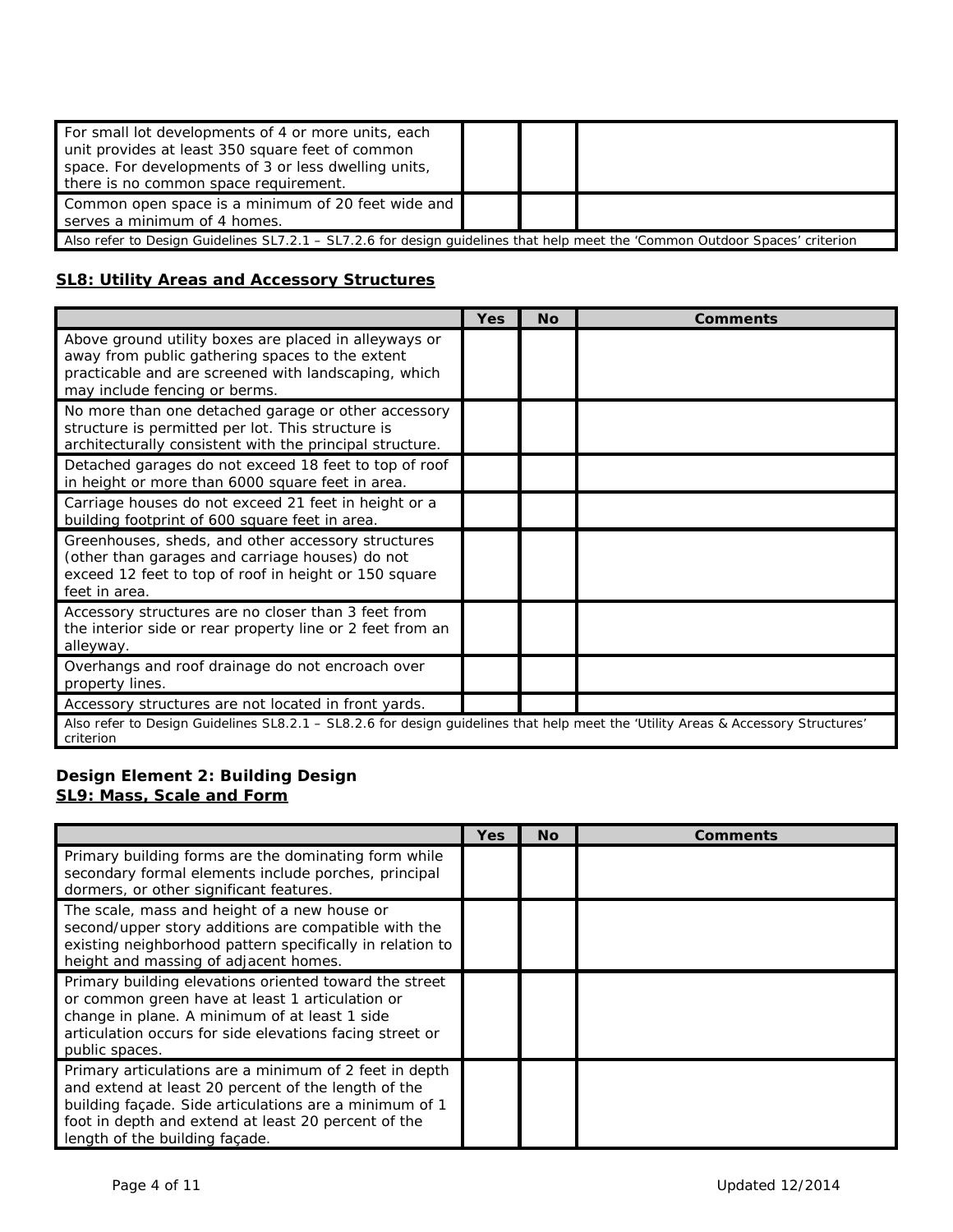| Each home has a covered porch or main entry oriented<br>towards the public realm.                                                                                                                                                                                                                    |  |  |
|------------------------------------------------------------------------------------------------------------------------------------------------------------------------------------------------------------------------------------------------------------------------------------------------------|--|--|
| Roof profiles define the form, scale and proportion of<br>the house or building and reduce bulk.                                                                                                                                                                                                     |  |  |
| Maximum dwelling size is 1,500 square feet for<br>attached units and 2,000 square feet for detached<br>units, including attached garages and excluding<br>detached garages and carriage house ADU floor area.                                                                                        |  |  |
| Maximum FAR for individual lots does not exceed .45.<br>Average FAR for all homes within a small lot<br>development does not exceed .40. FAR is calculated<br>using a site's buildable area, including private street<br>area and excluding critical areas and their required<br>associated buffers. |  |  |
| Maximum dwelling height is 30 feet (where minimum<br>roof slope is 6:12 for all parts of the roof above 20<br>feet is provided). Otherwise, 20 feet.                                                                                                                                                 |  |  |
| Maximum height is 18 feet for non-residential<br>structures and 21 feet for accessory structures<br>containing a carriage house ADU.                                                                                                                                                                 |  |  |
| Maximum size for accessory structures is 600 square<br>feet on the ground floor. Additional area is allowed on<br>a second floor to accommodate a carriage house ADU.                                                                                                                                |  |  |
| Also refer to Design Guidelines SL9.2.1 - SL9.2.5 for design guidelines that help meet the 'Mass, Scale & Form' criterion                                                                                                                                                                            |  |  |

# **SL10: Architectural Style**

|                                                                                                                              | Yes | <b>No</b> | Comments |
|------------------------------------------------------------------------------------------------------------------------------|-----|-----------|----------|
| The architectural style of the house or building<br>enhances the character of the neighborhood.                              |     |           |          |
| The architectural form of the house or building is<br>designed to articulate the style of the house or<br>building.          |     |           |          |
| Also refer to Design Guidelines SL10.2.1 – SL10.2.4 for design quidelines that help meet the 'Architectural Style' criterion |     |           |          |

# **SL11: Façades and Entries**

|                                                                                                                                                                                                                                                           | Yes | <b>No</b> | Comments |
|-----------------------------------------------------------------------------------------------------------------------------------------------------------------------------------------------------------------------------------------------------------|-----|-----------|----------|
| Facades are designed to include entries, porches and<br>other architectural elements that relate to the human<br>scale and provide a transition from public to private<br>space.                                                                          |     |           |          |
| Stoops or porches are required on all homes. At least<br>75% of the homes within a development have<br>porches.                                                                                                                                           |     |           |          |
| Stoops and porches are raised above the grade except<br>where accessibility (ADA) is a priority. An accessible<br>route may also be taken from a driveway.                                                                                                |     |           |          |
| All porches and stoops take access from and face a<br>street, park, common green, pocket park, pedestrian<br>easement, or open space.                                                                                                                     |     |           |          |
| Stoops are accompanied by a projecting overhead<br>element such as a dormer, arch or gable that provides<br>roof coverage and weather protection. Stoops are a<br>minimum of 5 feet wide and 4 feet deep. The<br>minimum height above grade is 12 inches. |     |           |          |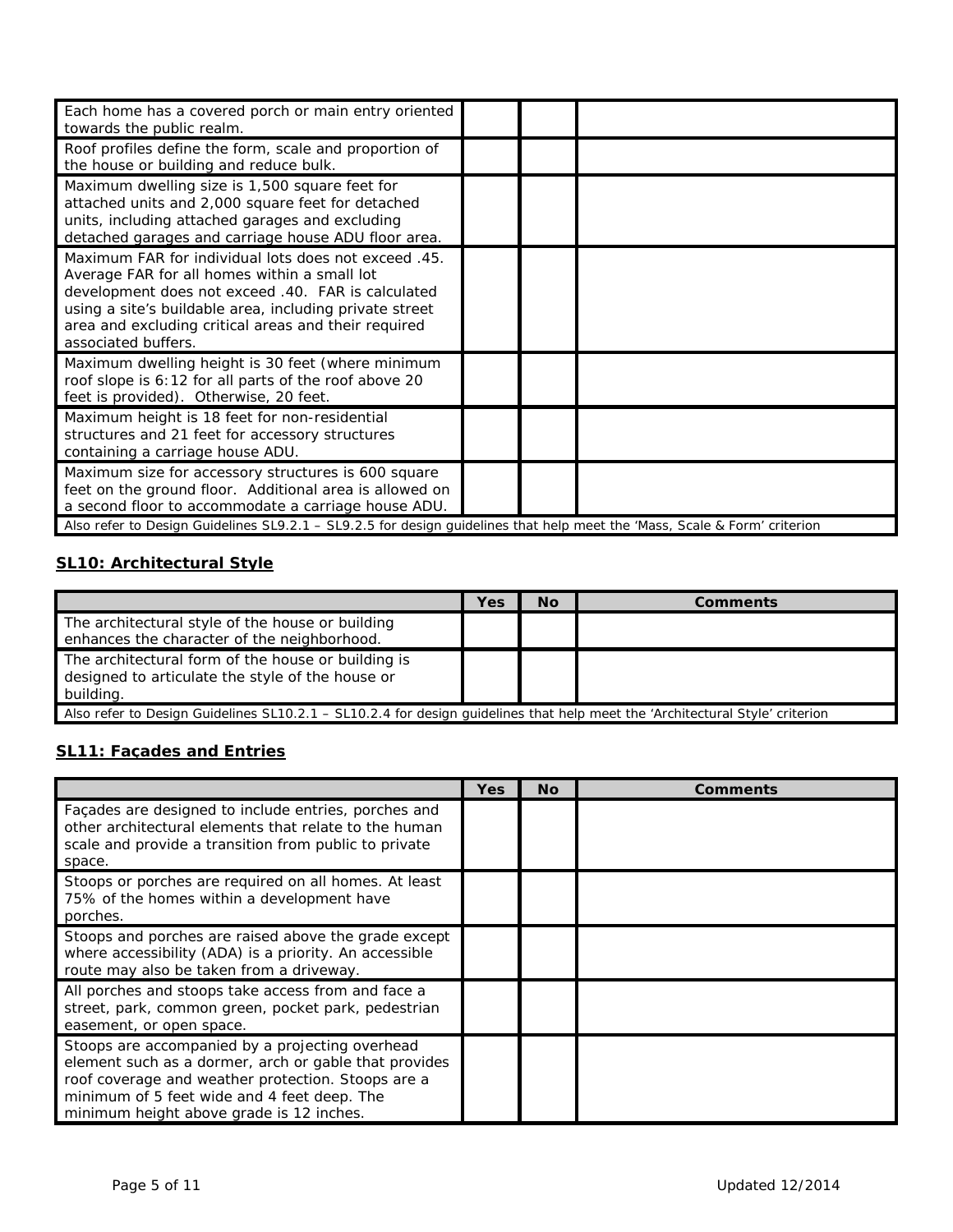| Porches have a minimum dimension of 8 feet and a<br>minimum area of 64 square feet. On corner lots,<br>porches are encouraged to wrap around the side<br>façade at least 6 feet.         |  |  |
|------------------------------------------------------------------------------------------------------------------------------------------------------------------------------------------|--|--|
| Residential entries are located on the front facade and<br>directly access the sidewalk or street.                                                                                       |  |  |
| Any visible side of a home located on the corner of a<br>neighborhood street, access lane, a park, common<br>green, or pocket park meets the architectural<br>standards of this section. |  |  |
| Windows are provided in façades facing streets,<br>comprising at least 20% of the façade area.                                                                                           |  |  |
| All windows within a building and across a façade are<br>related in design, operating type, proportions and<br>trim.                                                                     |  |  |
| Windows are used as architectural elements that add<br>relief to the facade and wall surface.                                                                                            |  |  |
| Front doors reflect the architectural style of the home.                                                                                                                                 |  |  |
| Windows shall employ details, if appropriate to the<br>architecture, such as mullions, to break the scale of<br>the façade into smaller components.                                      |  |  |
| Also refer to Design Guidelines SL11.2.1 - SL11.2.3 for design guidelines that help meet the 'Façades & Entries' criterion                                                               |  |  |

#### **SL12: Roofs**

|                                                                                                                | Yes | <b>No</b> | <b>Comments</b> |  |
|----------------------------------------------------------------------------------------------------------------|-----|-----------|-----------------|--|
| Primary roof pitches are a minimum of 6:12.                                                                    |     |           |                 |  |
| Roof pitches for gable forms on the public sides of the<br>building are a minimum of 8:12.                     |     |           |                 |  |
| Roof overhangs are a minimum of 12 inches, excluding<br>qutter.                                                |     |           |                 |  |
| Roof material is fire retardant.                                                                               |     |           |                 |  |
| A variety of roof colors are used within the<br>development.                                                   |     |           |                 |  |
| Also refer to Design Guidelines SL12.2.1 – SL12.2.2 for design guidelines that help meet the 'Roofs' criterion |     |           |                 |  |

#### **SL13: Materials and Colors**

|                                                                                                                                                                                       | Yes | <b>No</b> | Comments |
|---------------------------------------------------------------------------------------------------------------------------------------------------------------------------------------|-----|-----------|----------|
| A consistent pattern and application of exterior<br>materials is used on new homes and additions in order<br>to enhance the appearance and character in the<br>existing neighborhood. |     |           |          |
| The combination of materials on the building façade is<br>appropriate to its style and design and an appropriate<br>transition in materials is used.                                  |     |           |          |
| Also refer to Design Guidelines SL13.2.1 – SL13.2.4 for design quidelines that help meet the 'Materials & Colors' criterion                                                           |     |           |          |

# **SL14: Other Design Elements**

|                  |                                                 | Yes | No | Comments |
|------------------|-------------------------------------------------|-----|----|----------|
| <b>Chimneys:</b> |                                                 |     |    |          |
|                  | a. Chimneys above the roof are at least 20 x 24 |     |    |          |
|                  | inches as measured in the plan.                 |     |    |          |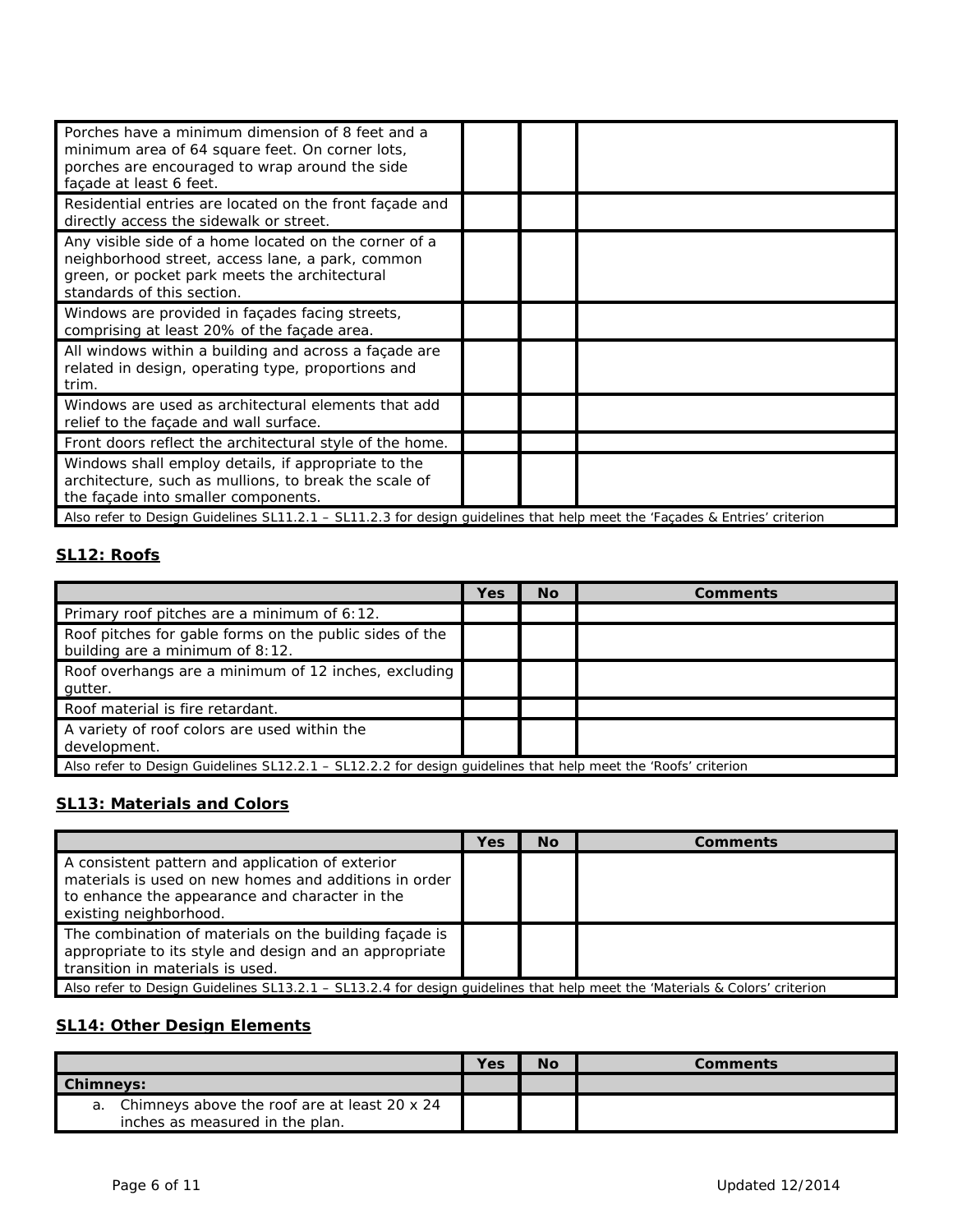| Wood-framed chimney enclosures are<br>b.<br>permitted; however metal termination caps<br>are not left exposed. These tops are shroud in<br>a metal chimney surround.                                                                    |  |  |
|-----------------------------------------------------------------------------------------------------------------------------------------------------------------------------------------------------------------------------------------|--|--|
| <b>Columns:</b>                                                                                                                                                                                                                         |  |  |
| Character columns are round, fluted, or<br>a.<br>strongly related to the home's architectural<br>style.                                                                                                                                 |  |  |
| Exposed 4 x 4 and 6 x 6-inch posts are<br>b.<br>prohibited.                                                                                                                                                                             |  |  |
| <b>Corners:</b>                                                                                                                                                                                                                         |  |  |
| Beveled and mitered corners are preferred<br>a.<br>where siding is used.                                                                                                                                                                |  |  |
| Metal corner clips or corner boards may also<br>b.<br>be used at corners where siding is used.<br>Corner boards are a minimum of 2-1/2 inches<br>in width.                                                                              |  |  |
| Gutters are painted an integral color to closely match<br>the body color or trim color. Gutters may also have a<br>traditional metal appearance provided through the use<br>of copper, aluminum, galvanized material or other<br>metal. |  |  |
| Also refer to Design Guidelines SL14.2.1 - SL14.2.5 for design guidelines that help meet the 'Other Design Elements' criterion                                                                                                          |  |  |

## **SL15: Interior Sprinklers**

|                                                                                                                   | Yes | <b>No</b> | Comments |  |
|-------------------------------------------------------------------------------------------------------------------|-----|-----------|----------|--|
| Sprinklers are encouraged to be provided in all living<br>spaces where not otherwise required by regulation.      |     |           |          |  |
| Also refer to Design Guidelines SL15.1.1 for design guidelines that help meet the 'Interior Sprinklers' criterion |     |           |          |  |

#### **Design Element 3: Lighting Standards SL16: Lighting**

|                                                                                                                                                                                                                                                                                                           | Yes | <b>No</b> | <b>Comments</b> |
|-----------------------------------------------------------------------------------------------------------------------------------------------------------------------------------------------------------------------------------------------------------------------------------------------------------|-----|-----------|-----------------|
| Exterior lighting is designed as an integral part of the<br>building and landscape design. All exterior lighting is<br>prevented from projecting light upward either by<br>placement beneath building eaves or by an integral<br>shield of the fixture's interiors as recommended by the<br>manufacturer. |     |           |                 |
| Site plans and architectural plans include the location<br>of fixtures, their design and the nature and level of the<br>illumination they will provide.                                                                                                                                                   |     |           |                 |
| The lighting for neighborhood streets, access lanes,<br>alleyways, common greens, and parks is low intensity<br>and is from the same family of fixtures.                                                                                                                                                  |     |           |                 |
| Lighting facilities and fixtures are located outside<br>public right-of-way unless owned, operated and<br>maintained by a power utility franchised by the City.                                                                                                                                           |     |           |                 |
| Street lighting fixtures are a maximum height of 16<br>feet.                                                                                                                                                                                                                                              |     |           |                 |
| Sidewalks and pathways not otherwise illuminated by<br>street lighting shall be lit with ornamental lighting<br>fixtures. All pedestrian lighting fixtures shall be a<br>maximum height of 12 feet.                                                                                                       |     |           |                 |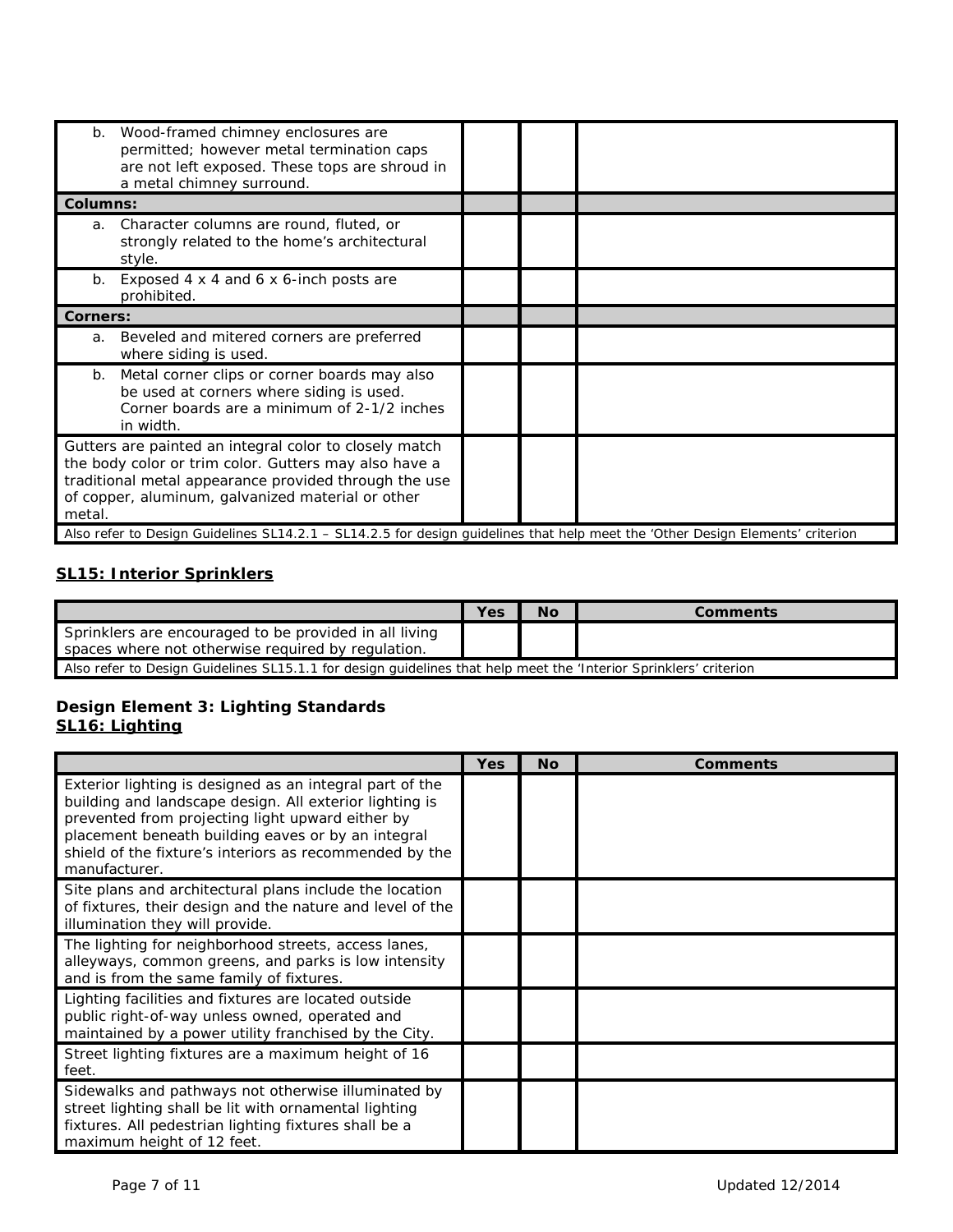| If alley lights are mounted on the garage, they are no<br>higher than 8 feet above ground and directed away<br>from adjacent backyards and structures. |  |  |  |  |
|--------------------------------------------------------------------------------------------------------------------------------------------------------|--|--|--|--|
| Lighting is limited to illumination of surfaces intended<br>for pedestrians, vehicles, or key architectural features.                                  |  |  |  |  |
| Street lights are placed on all internal roadways and<br>perimeter roadways abutting the development per the<br>design standards in UPMC 13.20.630.    |  |  |  |  |
| Also refer to Design Guidelines SL16.2.1 – SL16.2.10 for design quidelines that help meet the 'Lighting' criterion                                     |  |  |  |  |

#### **Landscaping Design Element L1: General Landscape Design**

|                                                                                                                                                                                         | Yes | <b>No</b> | <b>Comments</b> |
|-----------------------------------------------------------------------------------------------------------------------------------------------------------------------------------------|-----|-----------|-----------------|
| Landscaping is an integral part of the overall site<br>design, rather than functioning as a camouflage for<br>unused or unusable spaces or poor architectural<br>design.                |     |           |                 |
| Larger, more mature plant materials are used as much<br>as possible to ensure that some immediate effect on<br>the project's appearance will be attained within 2<br>years of planting. |     |           |                 |
| All landscaped public or common areas and front yard<br>landscaping within a development have automatic<br>irrigation systems or xeriscape concepts to ensure<br>plant survival.        |     |           |                 |
| Also refer to Design Guidelines L1.2.1 – L1.2.10 for design guidelines that help meet the 'General Landscape Design' criterion                                                          |     |           |                 |

# **L2: Yard Landscape Design**

 $\overline{a}$ 

|                                                                                                                                                                                                                   | Yes | <b>No</b> | <b>Comments</b> |
|-------------------------------------------------------------------------------------------------------------------------------------------------------------------------------------------------------------------|-----|-----------|-----------------|
| Front yard landscaping reinforces other design<br>elements of the home through the use of vines on<br>trellises, hedges, or low fences or walls.                                                                  |     |           |                 |
| Fences and hedges are not placed near neighborhood<br>streets, access lanes, or alleyways in such a way to<br>create a safety or entering sight distance concern and<br>they complement building and site design. |     |           |                 |
| Front Yard Decorative Fences: Front yard fences<br>are decorative and help to define semi-private areas in<br>the front of the building or between the building and<br>common open space area.                    |     |           |                 |
| a. The maximum height is 3 feet except that<br>decorative posts and gates may have a<br>maximum height of 4 feet.                                                                                                 |     |           |                 |
| <b>b.</b> Front yard decorative fences are located at<br>least 1 foot from sidewalks and walkways to<br>allow for planting between edge of sidewalk<br>and fence.                                                 |     |           |                 |
| Front yard decorative fences provide a balance<br>C.<br>of solid surfaces and voids, such as picket or<br>open rail fence styles.                                                                                 |     |           |                 |
| d. Front yard decorative fences are constructed<br>of wood, simulated wood, iron, masonry, or<br>steel picket or comparable. Solid privacy<br>fences, vinyl fences and chain link are<br>prohibited.              |     |           |                 |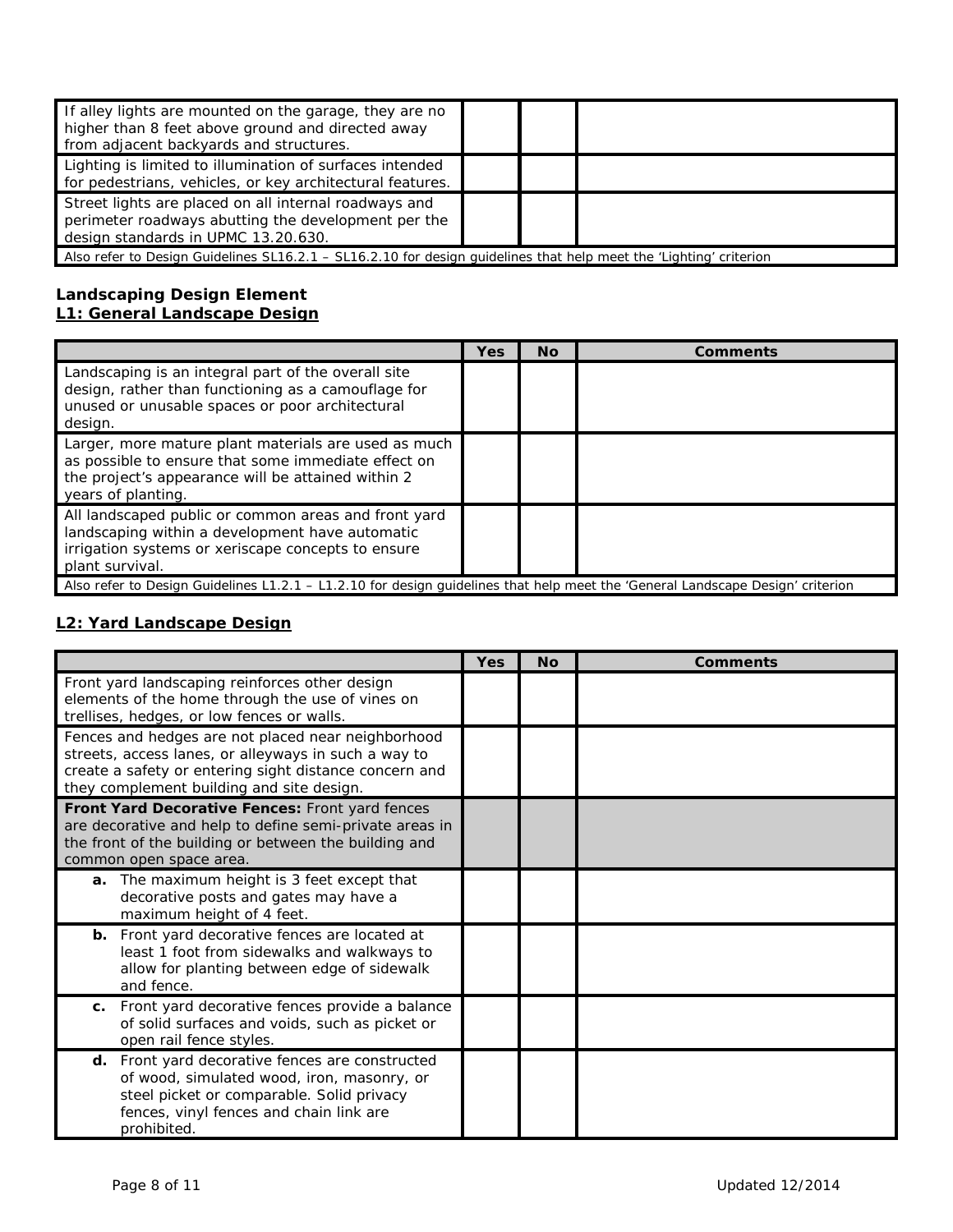| <b>Hedges:</b>                                                                                                                                                                                                                                                                                                                              |  |  |
|---------------------------------------------------------------------------------------------------------------------------------------------------------------------------------------------------------------------------------------------------------------------------------------------------------------------------------------------|--|--|
| a. The maximum height of a hedge in a front<br>yard, corner side yard, or area between the<br>building and a common open space area is 3<br>feet.                                                                                                                                                                                           |  |  |
| The maximum height of hedges in interior and<br>b.<br>rear yards of multi-family developments is 6<br>feet, except when located abutting a common<br>open space area the maximum may be 3 feet.                                                                                                                                             |  |  |
| The maximum height of hedges in rear yards<br>С.<br>of small lot developments is 6 feet, except<br>when located abutting a common open space<br>area the maximum may be 3 feet. Hedges are<br>not allowed in interior side yards in small lot<br>developments.                                                                              |  |  |
| Privacy Fencing: Privacy fencing is permitted in rear<br>yards and must be in character with the building's<br>architecture.                                                                                                                                                                                                                |  |  |
| a. The maximum height of privacy fencing is 6<br>feet, provided that portions above 4 feet are<br>visually permeable through the use of open<br>rails, ironwork, trellis or other treatment to<br>encourage interaction between neighbors.                                                                                                  |  |  |
| <b>b.</b> Privacy fencing adjacent to a public space is<br>set back a minimum of 1 foot from the<br>property line.                                                                                                                                                                                                                          |  |  |
| c. Planting is provided along fences that face a<br>street or public spaces.                                                                                                                                                                                                                                                                |  |  |
| d. If privacy fencing is located along an alleyway,<br>a gate is provided for access to the alleyway.                                                                                                                                                                                                                                       |  |  |
| e. Privacy fencing is constructed of wood,<br>simulated wood, iron, masonry, steel pickets<br>or comparable. Vinyl or chain link fencing is<br>not permitted.                                                                                                                                                                               |  |  |
| Walls, hedges, and fences used to define outdoor<br>private spaces that are not located within a required<br>yard are a maximum of 6 feet. Portions above 4 feet in<br>height are visually permeable through the use of open<br>rails, ironwork, trellis or other treatment to encourage<br>interaction among neighbors.                    |  |  |
| At least 1 tree having a minimum caliper size of 2<br>inches or height of 8 feet is planted in the front yard of<br>each small lot development home that has a front yard<br>setback of 15 feet or greater unless this would conflict<br>with an approved street tree planting plan.                                                        |  |  |
| Shrubs:                                                                                                                                                                                                                                                                                                                                     |  |  |
| a. A continuous row of shrubs is planted adjacent<br>to that portion of a foundation facing a public<br>space. Spacing reflects the varying growth<br>habits of the selected species and ensures<br>effective screening of the foundation. The use<br>of a mix of species and varieties within a<br>foundation planting area is encouraged. |  |  |
| Shrubs have an average size of 2-gallon for<br>b.<br>native plants and 3-gallon for non-native.                                                                                                                                                                                                                                             |  |  |
| Entry walks have a minimum width of 3 feet.                                                                                                                                                                                                                                                                                                 |  |  |
| Also refer to Design Guidelines L2.2.1 - L2.2.4 for design guidelines that help meet the 'Yard Landscape Design' criterion                                                                                                                                                                                                                  |  |  |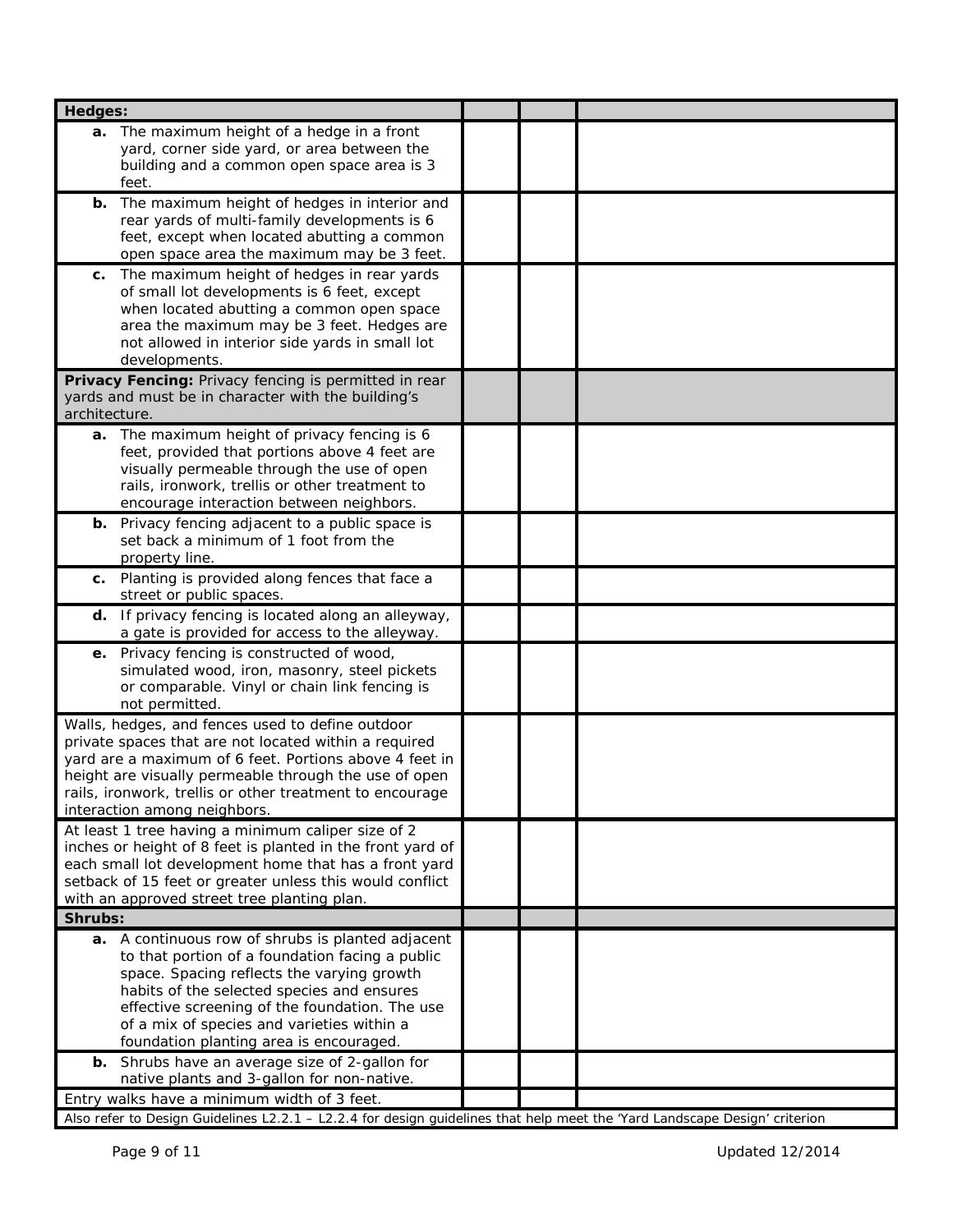## **L3: Parking Area Landscaping**

|                                                                                                                                                                                                                                                                              | <b>Yes</b> | <b>No</b> | Comments |  |
|------------------------------------------------------------------------------------------------------------------------------------------------------------------------------------------------------------------------------------------------------------------------------|------------|-----------|----------|--|
| All parking areas provide interior landscaping for<br>shade purposes and aesthetic enhancement.                                                                                                                                                                              |            |           |          |  |
| Curbed planter areas are provided at the end of each<br>parking aisle to protect parked vehicles from the<br>turning movements of other vehicles.                                                                                                                            |            |           |          |  |
| Parking lots are landscaped with broad branching<br>shade trees at a minimum ratio of 3 trees per 10<br>parking spaces for single-loaded stall, 6 trees per 20<br>parking spaces for double-loaded stalls and 1 tree for<br>every 3 parking spaces for smaller parking bays. |            |           |          |  |
| Also refer to Design Guidelines L3.2.1 - L3.2.6 for design guidelines that help meet the 'Parking Area Landscaping' criterion                                                                                                                                                |            |           |          |  |

## **L4: Landscaping and Planting Requirements**

|                |                                                                                                                                                                                                                                                                                                                                                                                                                                                 | <b>Yes</b> | <b>No</b> | <b>Comments</b> |
|----------------|-------------------------------------------------------------------------------------------------------------------------------------------------------------------------------------------------------------------------------------------------------------------------------------------------------------------------------------------------------------------------------------------------------------------------------------------------|------------|-----------|-----------------|
|                | Planting Calculation and Installation: If the<br>calculation of the number of plantings results in a<br>fraction of 0.5 or greater, the fraction is rounded up to<br>the next whole number. If the calculation of the<br>number of plantings results in a fraction of less than<br>0.5, the fraction is rounded down to the previous<br>whole number. Existing trees may be used to meet the<br>tree requirements in the planting calculations. |            |           |                 |
| Parks:         |                                                                                                                                                                                                                                                                                                                                                                                                                                                 |            |           |                 |
| a.             | One 2 inch caliper or 8 foot tall canopy or<br>ornamental tree is planted for every 2,000<br>square feet of park area.                                                                                                                                                                                                                                                                                                                          |            |           |                 |
| $b_{\cdot}$    | Shade trees are provided adjacent to play<br>structures and at other elements in the park,<br>such as sport courts and benches.                                                                                                                                                                                                                                                                                                                 |            |           |                 |
| C <sub>1</sub> | A pathway, with a minimum width of 3 feet,<br>connects parks to neighborhood street, access<br>lanes or other pedestrian connections.                                                                                                                                                                                                                                                                                                           |            |           |                 |
|                | <b>Common Greens and Pocket Parks:</b>                                                                                                                                                                                                                                                                                                                                                                                                          |            |           |                 |
| a.             | One 2 inch caliper or 8 foot canopy or<br>ornamental tree is planted for every 1,000<br>square feet of common green or pocket park<br>area.                                                                                                                                                                                                                                                                                                     |            |           |                 |
| $b$ .          | The common greens and pocket parks are<br>planted with plants that reflect the character<br>and the intended use of the greens.                                                                                                                                                                                                                                                                                                                 |            |           |                 |
| C.             | A pathway, with a minimum width of 3 feet,<br>connects common greens or pocket parks to<br>neighborhood streets, access lanes or other<br>pedestrian routes.                                                                                                                                                                                                                                                                                    |            |           |                 |
|                | Pedestrian Easements: Trees are required along all<br>pedestrian easements to provide shade.                                                                                                                                                                                                                                                                                                                                                    |            |           |                 |
| a.             | Trees have a minimum caliper of 2 inches at<br>time of planting unless the City determines<br>that a particular species or cultivar, which is<br>available only in a smaller size, is the<br>preferred selection for a specific location.                                                                                                                                                                                                       |            |           |                 |